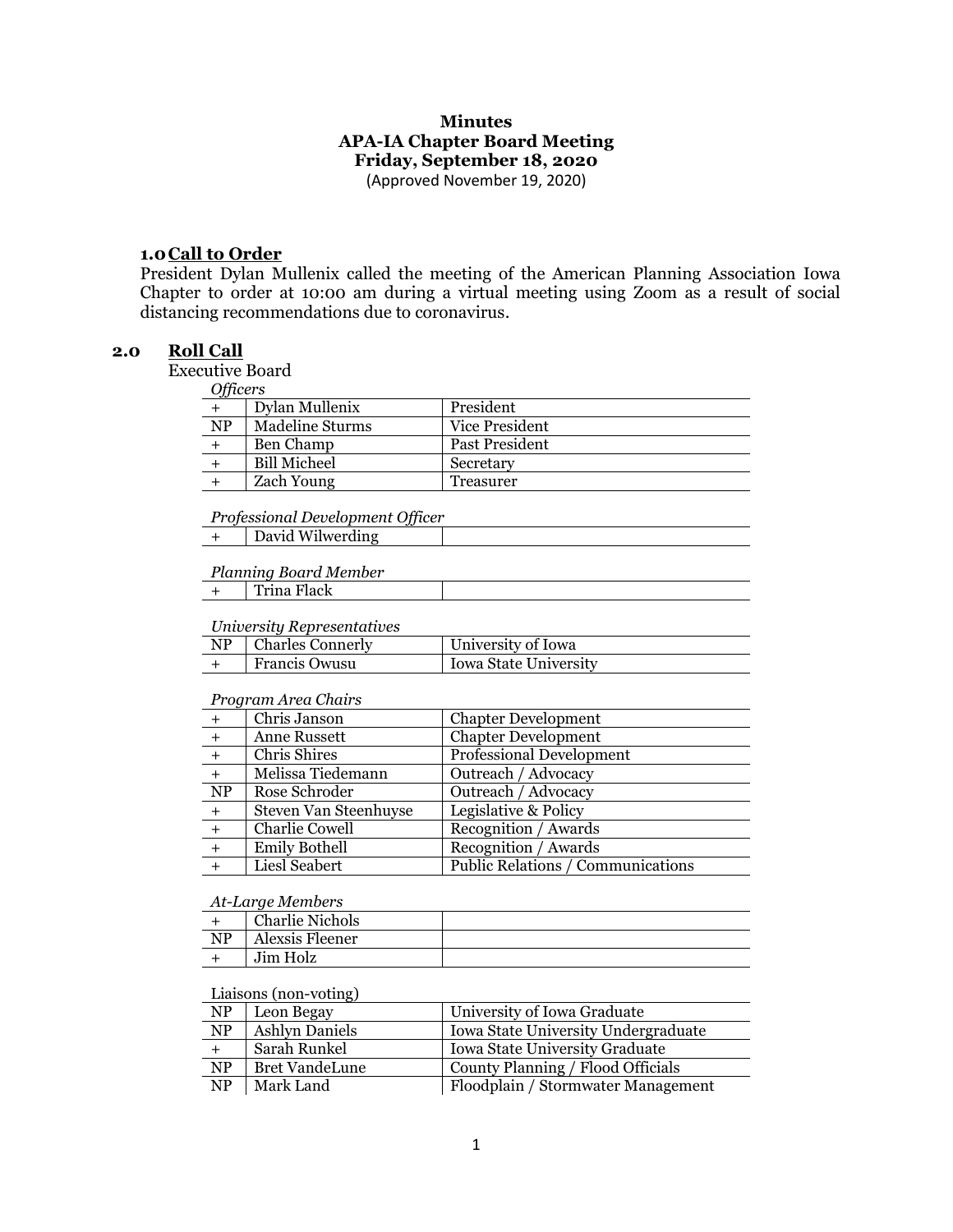20 *(of 21)* - Voting Members Present (*notated "+"*) *(12 required to achieve quorum)*

## **3.0 Introduction and Welcoming of Any Guests/Others**

Dylan Mullenix asked if there were any guests and Ashlyn Daniels made an introduction as Julia's replacement starting in the fall.

# **4.0 Approval of Agenda and Minutes**

- 4.1 Approval of Agenda for Friday, September 18, 2020. *Motion by Holz, seconded by Tiedemann. Unanimous Approval.*
- 4.2 Approval of the Minutes, as read, from Friday, July 17, 2020. *Motion by Holz, seconded by Van SteenHuyse. Unanimous Approval.*

### **5.0 APA Iowa Membership Forum/Input**

Mullenix opened the floor for membership input. No discussion.

# **6.0 Business Items**

6.1 Consideration of Approval of the Ottumwa 2021 APA-IA Conference Contract Mullenix indicated that after the Board negotiated to move the Des Moines conference back a year to 2021, we contacted Ottumwa because we hadn't signed a contract yet. The cost went up from \$5350 to \$5850 to account for inflation. That price includes all of the rental tables, A/V equipment, linens/etc. There is no food/beverage minimum and we have a 50% deposit that will be required once we select all of the food, etc. Contract was located in the agenda packet. Mullenix asked for questions and further discussion and there was none. Mullenix asked for motion to authorize him to enter into the contract on behalf of APA-IA.

*Motion by Holz, seconded Shires, Unanimous Approval.*

# **7.0 Discussion Items**

### 7.1 Chapter Board Insurance

Young explained that in preparing for the conference in Ottumwa that we needed to provide proof of insurance so we reviewed our policy with State Farm and Kristina identified some issues that she was concerned about. Young further explained that we have a policy that doesn't do everything that we need it to and does things we don't need like cover damage to an office that we don't have. It also doesn't cover insurance for our officers. Young explained that a policy that covers what we need it to will be a bit more expensive, however, the Executive Committee feels like it is necessary.

Kristina indicated that she checked with National to see if they provided insurance like other organizations and they do not provide insurance for state chapters. Kristina knows of an independent insurance broker that brings multiple policies to the table from different companies as options. Kristina also explained that the policy will provide Officer's insurance and other coverage we need for the conference.

Russett asked about what type of coverage that we need for conference and if the liability was primarily the responsibility of the hotel/conference center. Kristina indicated that the conference centers always require a certificate of insurance. Kristina used the conference in Iowa City as an example with the water main break, which required that people walk through corridors that they wouldn't normally be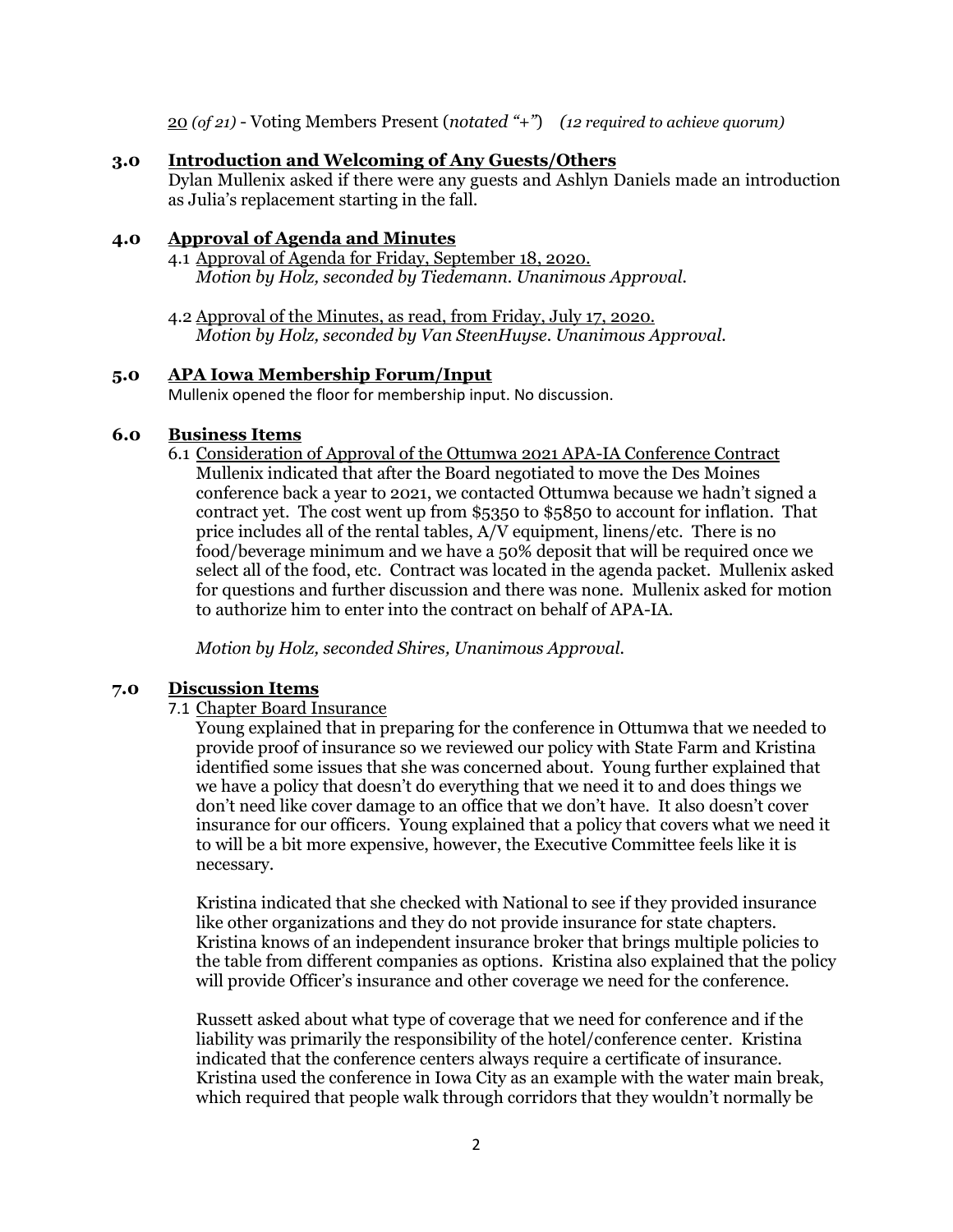walking through and if someone were to fall and sue, they may name the hotel and APA-IA in the lawsuit. Kristina also explained that the policy should cover social events that include alcohol and any consequences of that along with standard business needs.

Young asked what the increased cost of the policy would be. Kristina indicated that what she sees with other organizations is approx. \$800 per year.

Kristina asked if there was any worry or concerns. Van Steenhuyse thanked Kristina for identifying the issues with the policy.

Shires supports this strategy of using an insurance broker to search for a good policy to meet our needs.

#### 7.2 Diversity/Equity/Inclusion Committee Update

Mullenix indicated that Russett, Cowell, and Mullenix have had conversations about this. Russett shared a summary of the email that Mullenix sent out inviting people to apply to be on the Committee. Russett indicated that the Chapter needs to examine how it meets the language in the AICP Code of Ethics regarding equity and inclusion. Russett received seven applications, which includes a mix of individuals from City's, County's, private companies, and academia. Some bipoc individuals applied including Iowa City, Cedar Rapids, Iowa DOT, and Woodbury County.

Russett explained that the Committee could look at the organizations structure, provide training to Board and Planners who are members. Russett asked about priorities. Kristina offered that she believes that the priority is resources and training based on other organizations that she works with.

Cowell offered that the Committee will set priorities as well.

Begay indicated that we should reach out to other interested members who are BIPOC or are working in diverse communities.

Russett asked if this should be a permanent or temporary committee. A number of Board members indicated that it should be permanent. Mullenix indicated that the Chair of this Committee may become a Board position.

Russett recognized Anthony and asked if he wanted to make any comment on the Committee. Anthony asked if this was a standing Committee or a special need Committee.

#### 7.3 Policy and Advocacy Conference Update

APA National holds there conference in September every year and this year it's going virtual. Typically the Legislative Chair and the President attend, but this year its more accessible for more people to attend. Mullenix indicated the APA Iowa can cover the registration cost for a number of other members this year.

Van Steenhuyse described the conference and the Planner's Day on the Hill.

7.4 2020 Upper Midwest Conference Update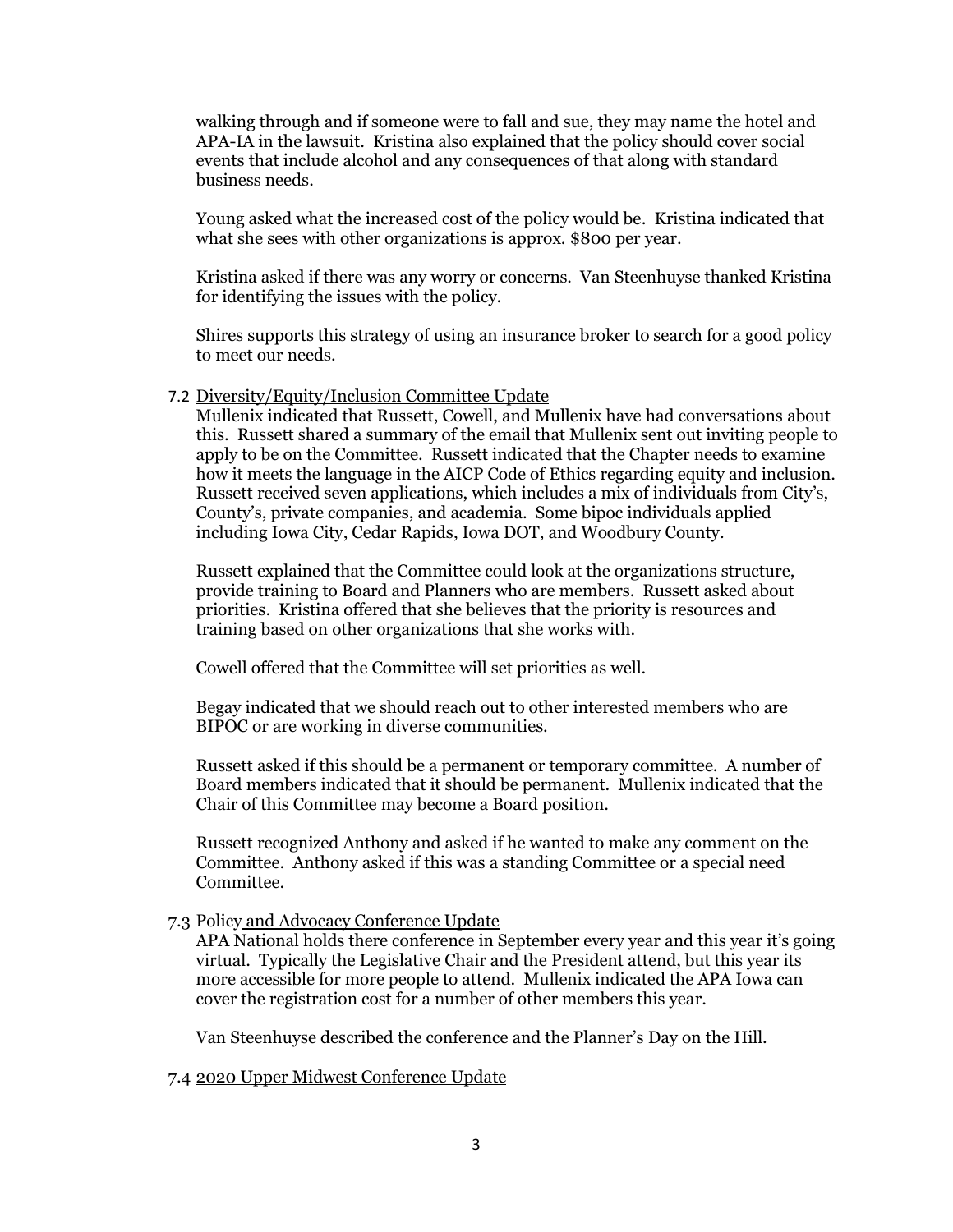Mullenix indicated that there are 112 registered attendees so far. Iowa=29, Minnesota=38, Wisconsin=42, Other=3. Mullenix reminded people to sign up. Mullenix indicated that we have 8 sponsors for the yearlong sponsorship. Mullenix also provided updates on awards and the mentor match. Siebert indicated that the event needs more Mentees.

Connerly mentioned that they are encouraging their students to participate in the Mentor Match and are paying for their student registrations.

Mullenix provided additional updates on the conference including Whova, final prep items, etc.

### **8.0 Officers Reports**

## 8.1 President (Mullenix)

Mullenix mentioned that we need to start looking at the annual work plan and budget. The budget will become more clear once we get through the conference. Mullenix requested that everyone start thinking about what they want to accomplish next year.

Mullenix mentioned the Iowa Automated Transportation Council and how do we ensure that Planning is considering automated and connected vehicles.

#### 8.2 Vice President (Sturms)

Mullenix indicated that Sturms could not attend the meeting today and that Sturms submitted the following update: Speaker event on Sept.  $23^{rd}$ . James Chung is the speaker and information can be found at Tomorrowplan.org.

#### 8.3 Immediate Past-President (Champ) No report.

### 8.4 Secretary (Micheel)

Micheel mentioned that today is the kick-off for the Eastern Iowa Electric Vehicle Readiness Plan, which includes partners covering the majority of Eastern Iowa.

#### 8.5 Treasurer (Young)

8.5.1 Chapter Treasurers Report – *Attachment-*

*Young mentioned that we have a little over \$46,000 in our account and the report includes the budget to actual for January through August (revenues and expenditures). Young will be working on the budget for next year.*

Receive and Accept Report *Motion to receive and file the report by Tiedemann, seconded by Shire3s Approved unanimously.*

# **9.0 Executive Board Reports**

9.1 Professional Development Officer (Wilwerding) Wilwerding reported that there is a change to CM requirements and all members will be moved into one reporting period instead of two.

Wilwerding mentioned that the AICP exam was done virtually this year. 4 members took the exam and 3 passed.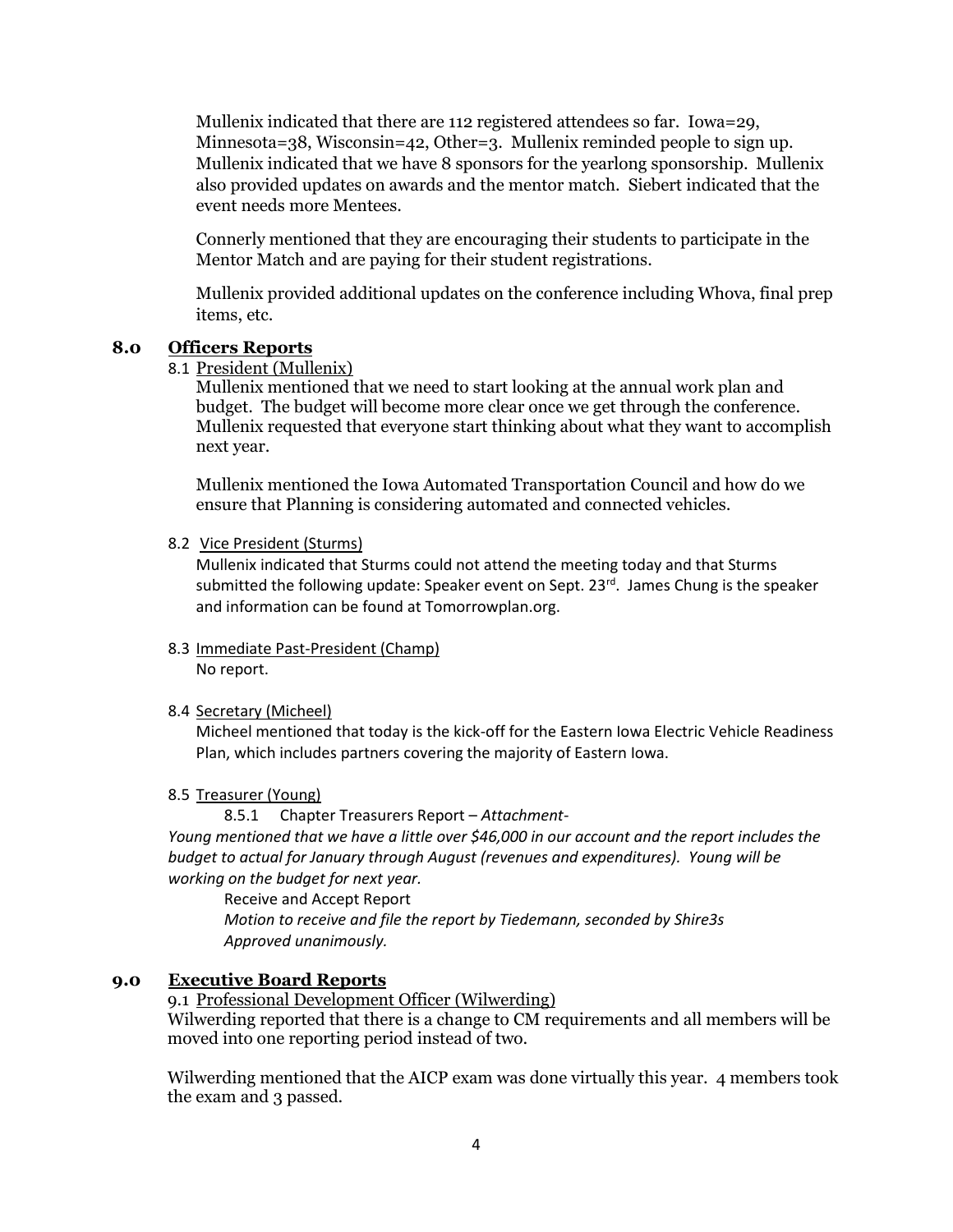- 9.2 Planning Board Member (Flack) No report.
- 9.3 University of Iowa (Connerly)

Connerly explained that they started the fall semester and nearly all courses are online and planning for the spring semester has begun. Spring semester will be starting 1 week later resulting from COVID-19. Connerly indicated that enrollment is down because international students on Fulbright scholarships could not enroll and other international students opted out due to COVID. Connerly indicated that they are expecting to grow in the future.

9.4 Iowa State University (Owusu)

Owusu indicated that ISU's enrollment numbers are down as well. Owusu also mentioned that a new faculty member has been hired to teach environmental planning issues from the University of Arizona. ISU is taking advantage of the opportunity to explore the effectiveness of electronic and alternative public input options.

- 9.5 At-Large Representative (Holz/Nichols/Fleener) No report.
- 9.6 Chapter Development Program (Janson/Russett) No report.
- 9.7 Professional Development (Cowell) No report.
- 9.8 Outreach / Advocacy Program (Schroder/Tiedemann) No report.
- 9.9 Legislative and Policy Program (Van Steenhuyse) No report.
- 9.10 Recognition / Awards Program (Bothell/Shires) Shires indicated that we received 11 award submission across 8 categories and the Nebraska jury awarded 9 of those. Shires said that awards will be mailed and an online awards video will be created for each award.
- 9.11 Public Relations / Communication Program (Seabert) Seabert explained that the next newsletter will be delayed because of the conference.
- 9.12 University of Iowa Graduate Program (Begay) Begay mentioned that they are encouraging students to register for the conference.
- 9.13 Iowa State University Undergraduate Program (Daniels) No report.
- 9.14 Iowa State University Graduate Program (Runkel)